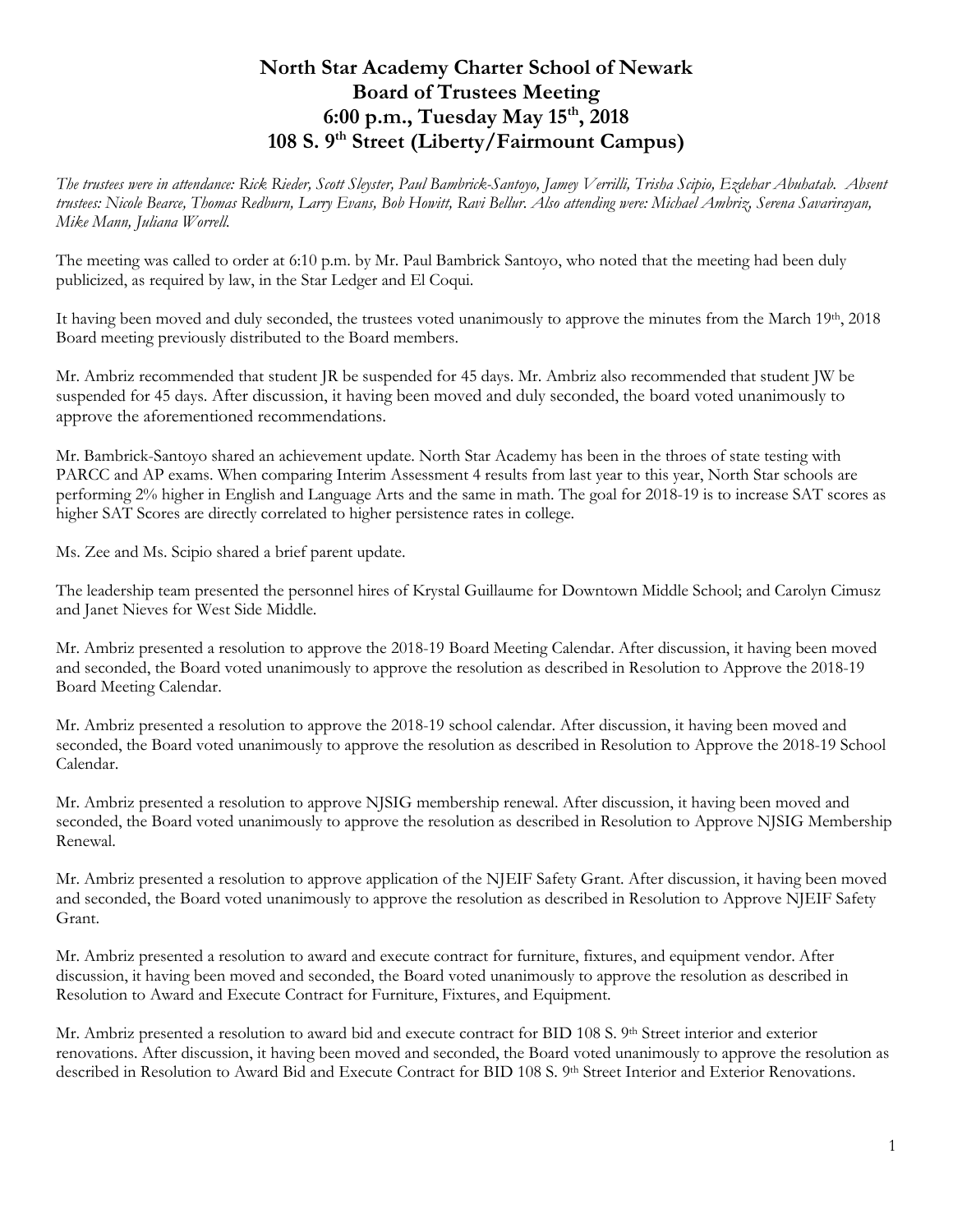Mr. Ambriz presented a resolution to award bid and execute contract for BID 559 Broad St. renovations. After discussion, it having been moved and seconded, the Board voted unanimously to approve the resolution as described in Resolution to Award Bid and Execute Contract for BID 559 Broad St. Renovations.

Mr. Ambriz presented a preliminary resolution to award bid and execute contract for BID 43 Alexander St. renovations. After discussion, it having been moved and seconded, the Board voted unanimously to approve the resolution as described in Preliminary Resolution to Award Bid and Execute Contract for BID 43 Alexander St. Renovations.

Mr. Ambriz presented a preliminary resolution to award bid and execute contract for BID 10 Washington Place renovations. After discussion, it having been moved and seconded, the Board voted unanimously to approve the resolution as described in Preliminary Resolution to Award Bid and Execute Contract for BID 10 Washington Place Renovations.

Mr. Ambriz presented a resolution to approve settlement agreement for student M.R. After discussion, it having been moved and seconded, the Board voted unanimously to approve the resolution as described in Resolution to Approve Settlement Agreement for Student M.R.

Mr. Ambriz presented a resolution to approve application of NJSIAA membership. After discussion, it having been moved and seconded, the Board voted unanimously to approve the resolution as described in Resolution to Approve NJSIAA Membership.

Mr. Ambriz presented a resolution to approve professional services agreements with Essex Educational Services Commission. After discussion, it having been moved and seconded, the Board voted unanimously to approve the resolution as described in Resolution to Approve Professional Services Agreements with Essex Educational Services Commission.

Mr. Ambriz presented a resolution to approve 3-year bilingual/ESL program plan. After discussion, it having been moved and seconded, the Board voted unanimously to approve 3-Year Bilingual/ESL Program Plan.

Mr. Ambriz presented a final resolution to contract for charter multi-campus enrichment services. After discussion, it having been moved and seconded, the Board voted unanimously to approve the resolution as described in Final Resolution to Contract for Charter Multi-Campus Enrichment Services.

Mr. Ambriz presented a resolution to award bid and execute contract with multi-campus food service vendor. After discussion, it having been moved and seconded, the Board voted unanimously to approve the resolution as described in Resolution to Award Bid and Execute Contract with Multi-Campus Food Service Vendor.

Mr. Ambriz presented a resolution to certify implementation of corrective action plan for FY17. After discussion, it having been moved and seconded, the Board voted unanimously to approve the resolution as described in Resolution to Certify Implementation of Corrective Action Plan for FY17.

Mr. Ambriz presented a resolution to approve annual charter school fiscal questionnaire for FY18. After discussion, it having been moved and seconded, the Board voted unanimously to approve the resolution as described in Resolution to Approve Annual Charter School Fiscal Questionnaire for FY18.

Mr. Ambriz presented the Financial Report. The following subjects were discussed:

- Budget and Secretary's Report, 3/1/18-4/30/18
- Check Register and Purchase Orders, 3/1/18-4/30/18
- Treasurer's Report, 3/1/18-4/30/18

It having been moved and duly seconded, the trustees voted unanimously to approve resolutions to accept the aforementioned reports. The board certifies that there are no overexpenditures of funds, budget line transfers are reviewed and approved, and the bill list is approved.

Mr. Ambriz opened the floor for public comments. There were none.